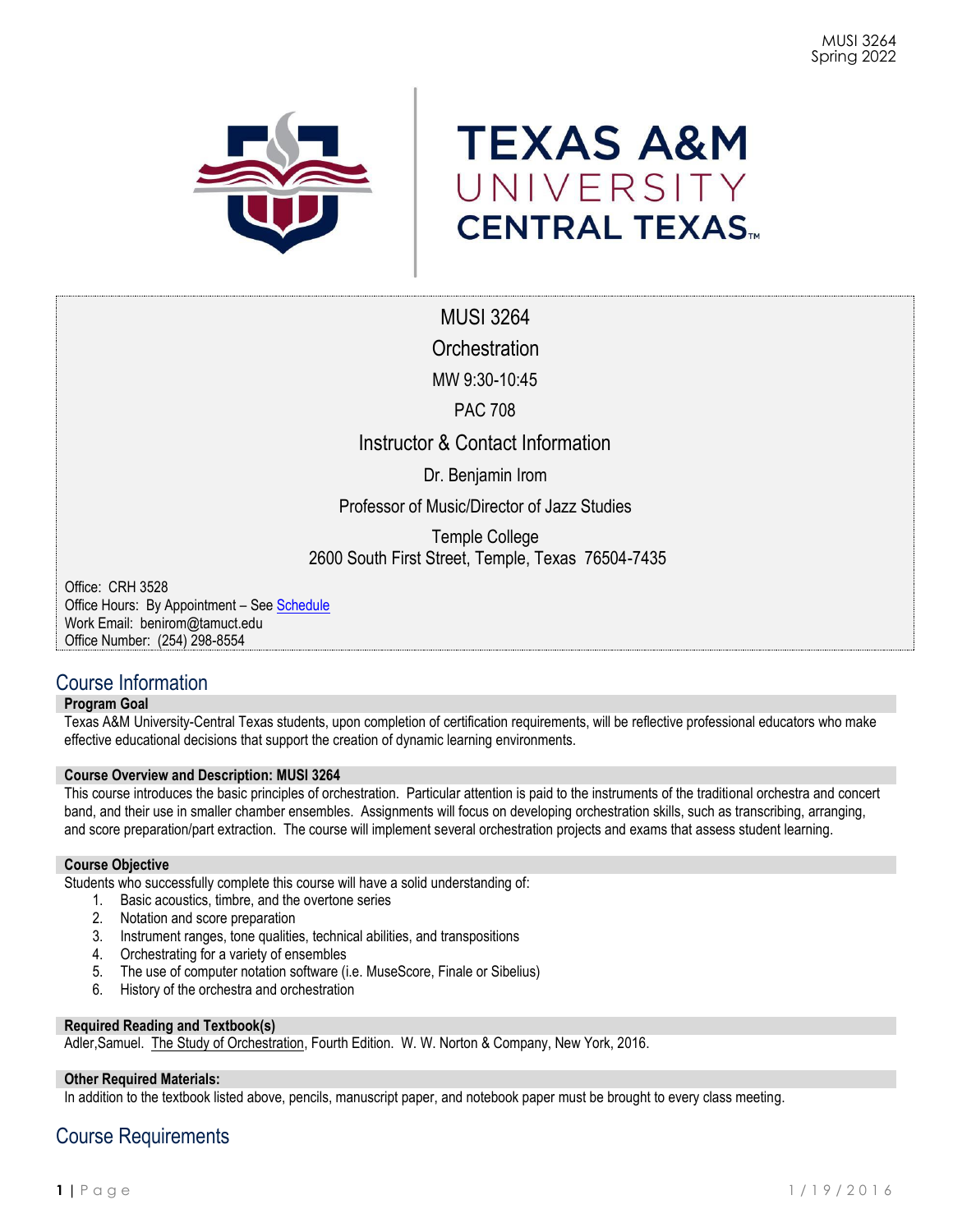### **Evaluation & Assessment (Grading Criteria)**

| Total                                        | 100% |
|----------------------------------------------|------|
| Attendance/Participation                     | 10%  |
| Final Project (Full Orchestra)               | 20%  |
| Chamber Projects (4)                         | 60%  |
| <b>Transcription Assignments and Quizzes</b> | 10%  |
| <b>GRADE BREAKDOWN</b>                       |      |

### **Evaluation Summary**

Grades will be assigned on the following basis:

A = 90 –100 represents exceptional demonstration of deep, coherent, unified understandings

B = 80 – 89.9 represents proficient overall understanding

C = 70 – 79.9 represents acceptable understanding in most areas of theory and practice

 $D = 60 - 69.9$  represents developing understanding with some critical deficiencies

 $F = 59.9 <$  represents unsatisfactory understanding with significant deficiencies remaining

### **Posting of Grades**

Final grades will be posted to Canvas Learn after completion of course requirements.

### **Course Outline & Calendar**

 **Final Project (Orchestral Arrangement) due Wed, May 11 (Final Exam Time 9:30a)** WEEK 1 – Introduction/Strings WEEK 2 – Strings (cont.) WEEK 3 – Strings (cont.)/String Project due **Wed, Feb. 2** WEEK 4 – Woodwinds WEEK 5 – Woodwinds (cont.) WEEK 6 – Woodwinds (cont.)/WW Project due **Wed, Feb. 23** WEEK 7 – Brass WEEK 8 – Brass (cont.) -SPRING BREAK-WEEK 9 – Brass (cont.)/Brass Project due **Wed, March 23** WEEK 10 – Percussion and Harp WEEK 11 – Percussion (cont.)/Mixed ensembles WEEK 12 – Mixed ensemble/Percussion Project due **Wed, April 13** WEEK 13 – Large Ensembles (Orchestra & Band) WEEK 14 – Large Ensembles (cont.)/Mixed Project due **Wed, April 27** WEEK 15 – Large Ensembles (cont.)

### **Course Expectations**

The standard of our discipline is APA 6th edition. Unless otherwise specified, all written assignments should be typed and double-spaced, and submitted through Canvas as Turnitin assignments in the .doc or .docx format. In addition, all written assignments should be edited for correct written convention which includes punctuation, spelling, grammar, word usage, etc. Failure to demonstrate the ability to communicate effectively in writing may result in lowering of the final grade. Written assignments with more than 5 grammatical errors will be returned ungraded. Please utilize the university's tutoring center for assistance with written assignments.

Please consult the course calendar for all due dates and check for updates regularly through Canvas.

Late work will NOT be accepted except under extreme circumstances as approved by the instructor. If approved, late work will be subject to a reduction of 10% of the available points per day before grading.

Cell phones and laptop/notebook/iPads/Tablets, etc. - the use of technology can enhance learning and the educational experiences; however, it can also become a distraction to the learning tasks at hand. During class discussions and whole group activities, please refrain from using any of these tools. Off-task technology usage may result in deduction in professionalism points.

### **What You Can Expect From Me**

- A commitment to help you grow as a professional educator.
- Feedback in the form of graded assignments within 1 week in most cases.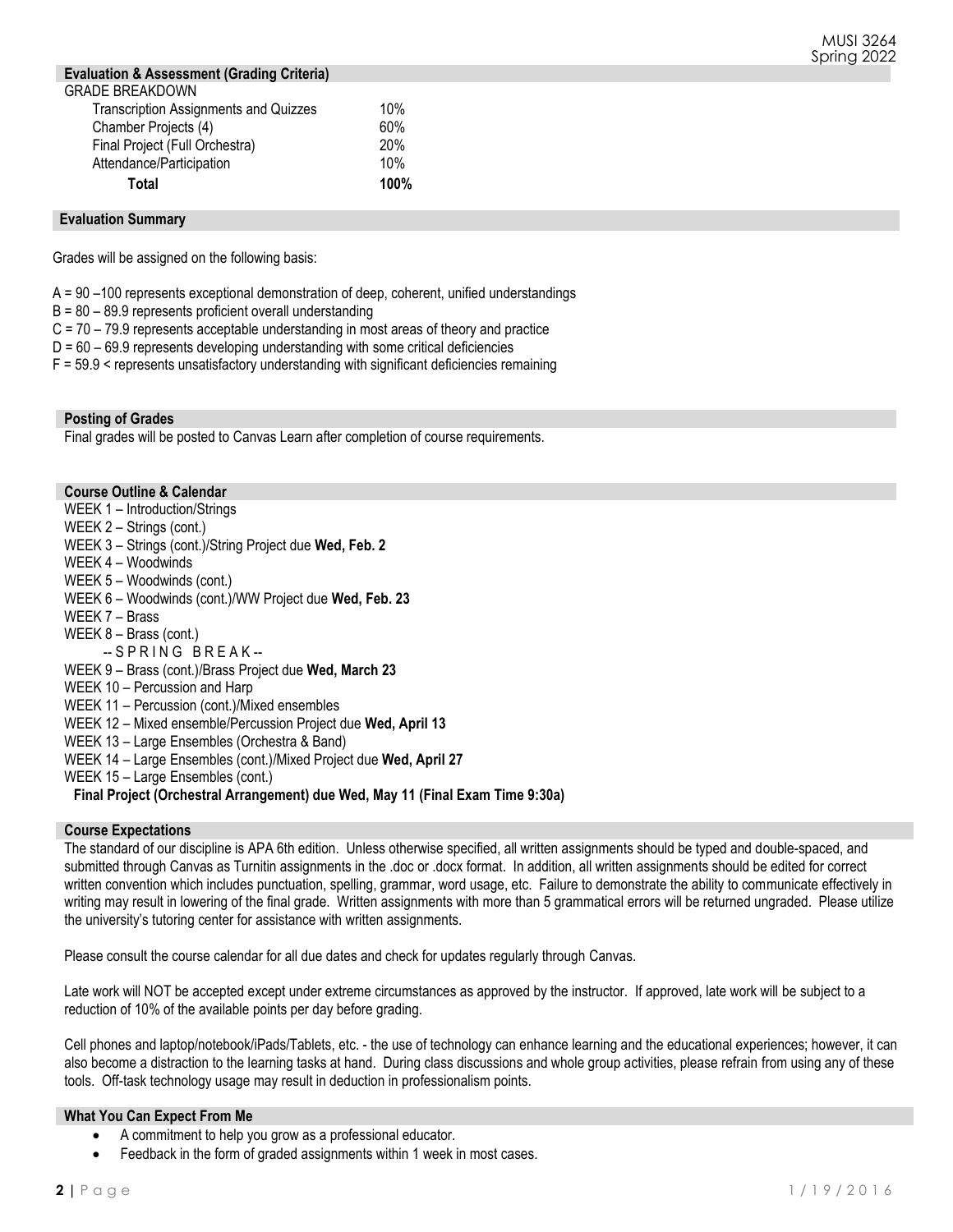- I check emails regularly and will return them within 24 hours on weekdays, and within 48 hours on weekends.
- I will be prepared for class, so I expect the same from you.
- Respect and professionalism.

### **Texas A&M University-Central Texas Mission Statement**

Texas A&M University-Central Texas is an upper-level university offering junior and senior-level coursework needed to successfully complete baccalaureate degrees and all coursework leading to the completion of graduate degrees. The University is committed to high quality, rigorous, and innovative learning experiences, and prepares students for lifelong learning through excellence in teaching, service, and scholarship.

### **Mode of Instruction & Course Access**

This course is a hybrid course and uses TAMUCT Canvas system [\(https://tamuct.instructure.com/login/canvas\)](https://tamuct.instructure.com/login/canvas) as a supplement to the face-toface learning opportunities. You will use the Canvas username and password communicated to you separately to login to this system.

### **Student-Instructor Interaction**

I am readily available during scheduled class time, or by appointment during available times listed in my schedule. CLICK TO SEE SCHEDULE

#### **911 Cellular**

Emergency Warning System for Texas A&M University-Central Texas

911Cellular is an emergency notification service that gives Texas A&M University-Central Texas the ability to communicate health and safety emergency information quickly via email, text message, and social media. All students are automatically enrolled in 911Cellular through their myCT email account.

Connect at [911Cellular](https://portal.publicsafetycloud.net/Texas-AM-Central/alert-management) [https://portal.publicsafetycloud.net/Texas-AM-Central/alert-management] to change where you receive your alerts or to opt out. By staying enrolled in 911Cellular, university officials can quickly pass on safety-related information, regardless of your location.

### Technology Requirements & Support

### **Technology Requirements**

This course will use the A&M-Central Texas Instructure Canvas learning management system. We strongly recommend the latest versions of Chrome or Firefox browsers. Canvas no longer supports any version of Internet Explorer.

Logon to A&M-Central Texas Canvas [https://tamuct.instructure.com/] or access Canvas through the TAMUCT Online link in myCT [https://tamuct.onecampus.com/]. You will log in through our Microsoft portal.

Username: Your MyCT email address. Password: Your MyCT password

Canvas Support:

Use the Canvas Help link, located at the bottom of the left-hand menu, for issues with Canvas. You can select "Chat with Canvas Support," submit a support request through "Report a Problem," or call the Canvas support line: 1-844-757-0953.

For issues related to course content and requirements, contact your instructor.

Online Proctored Testing:

A&M-Central Texas uses Proctorio for online identity verification and proctored testing. This service is provided at no direct cost to students. If the course requires identity verification or proctored testing, the technology requirements are: Any computer meeting the minimum computing requirements, plus web camera, speaker, and microphone (or headset). Proctorio also requires the Chrome web browser with their custom plug in.

Other Technology Support:

For log-in problems, students should contact Help Desk Central

24 hours a day, 7 days a week

Email[: helpdesk@tamu.edu](mailto:helpdesk@tamu.edu) Phone: (254) 519-5466 [Web Chat:](http://hdc.tamu.edu/) [http://hdc.tamu.edu] Please let the support technician know you are an A&M-Central Texas student.

# University Procedures & Policies

### **Drop Policy**

If you discover that you need to drop this class, you must complete th[e Drop Request](https://dynamicforms.ngwebsolutions.com/casAuthentication.ashx?InstID=eaed95b9-f2be-45f3-a37d-46928168bc10&targetUrl=https%3A%2F%2Fdynamicforms.ngwebsolutions.com%2FSubmit%2FForm%2FStart%2F53b8369e-0502-4f36-be43-f02a4202f612) Dynamic Form through Warrior Web.

Faculty cannot drop students; this is always the responsibility of the student. The Registrar's Office will provide a deadline on the Academic Calendar for which the form must be completed. Once you submit the completed form to the Registrar's Office, you must go into Warrior Web and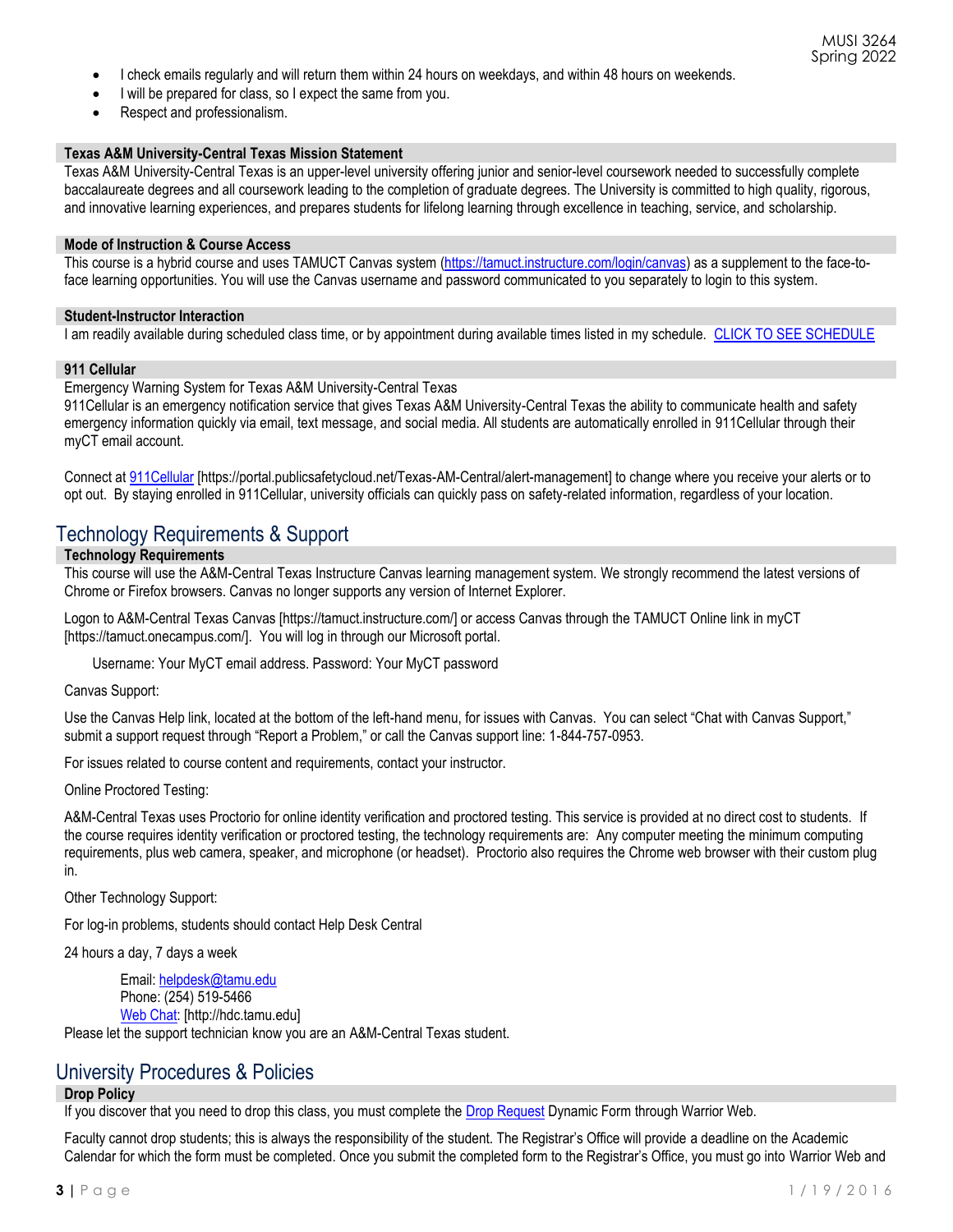Spring 2022 confirm that you are no longer enrolled. If you still show as enrolled, FOLLOW-UP with the Registrar's Office immediately. You are to attend class until the procedure is complete to avoid penalty for absence. Should you miss the drop deadline or fail to follow the procedure, you will receive an F in the course, which may affect your financial aid and/or VA educational benefits.

### **Academic Integrity**

Texas A&M University-Central Texas values the integrity of the academic enterprise and strives for the highest standards of academic conduct. A&M-Central Texas expects its students, faculty, and staff to support the adherence to high standards of personal and scholarly conduct to preserve the honor and integrity of the creative community. Any deviation by students from this expectation may result in a failing grade for the assignment and potentially a failing grade for the course. All academic misconduct concerns will be referred to the Office of Student Conduct. When in doubt on collaboration, citation, or any issue, please contact your instructor before taking a course of action. For more [information](https://nam04.safelinks.protection.outlook.com/?url=https%3A%2F%2Fwww.tamuct.edu%2Fstudent-affairs%2Fstudent-conduct.html&data=04%7C01%7Clisa.bunkowski%40tamuct.edu%7Ccfb6e486f24745f53e1a08d910055cb2%7C9eed4e3000f744849ff193ad8005acec%7C0%7C0%7C637558437485252160%7CUnknown%7CTWFpbGZsb3d8eyJWIjoiMC4wLjAwMDAiLCJQIjoiV2luMzIiLCJBTiI6Ik1haWwiLCJXVCI6Mn0%3D%7C1000&sdata=yjftDEVHvLX%2FhM%2FcFU0B99krV1RgEWR%2BJ%2BhvtoR6TYk%3D&reserved=0) [regarding](https://nam04.safelinks.protection.outlook.com/?url=https%3A%2F%2Fwww.tamuct.edu%2Fstudent-affairs%2Fstudent-conduct.html&data=04%7C01%7Clisa.bunkowski%40tamuct.edu%7Ccfb6e486f24745f53e1a08d910055cb2%7C9eed4e3000f744849ff193ad8005acec%7C0%7C0%7C637558437485252160%7CUnknown%7CTWFpbGZsb3d8eyJWIjoiMC4wLjAwMDAiLCJQIjoiV2luMzIiLCJBTiI6Ik1haWwiLCJXVCI6Mn0%3D%7C1000&sdata=yjftDEVHvLX%2FhM%2FcFU0B99krV1RgEWR%2BJ%2BhvtoR6TYk%3D&reserved=0) the Student Conduct process. If you know of potential honor violations by other students, you may [submit](https://nam04.safelinks.protection.outlook.com/?url=https%3A%2F%2Fcm.maxient.com%2Freportingform.php%3FTAMUCentralTexas%26layout_id%3D0&data=04%7C01%7Clisa.bunkowski%40tamuct.edu%7Ccfb6e486f24745f53e1a08d910055cb2%7C9eed4e3000f744849ff193ad8005acec%7C0%7C0%7C637558437485262157%7CUnknown%7CTWFpbGZsb3d8eyJWIjoiMC4wLjAwMDAiLCJQIjoiV2luMzIiLCJBTiI6Ik1haWwiLCJXVCI6Mn0%3D%7C1000&sdata=CXGkOa6uPDPX1IMZ87z3aZDq2n91xfHKu4MMS43Ejjk%3D&reserved=0) a report

### **Academic Accommodations**

At Texas A&M University-Central Texas, we value an inclusive learning environment where every student has an equal chance to succeed and has the right to a barrier-free education. The Office of Access and Inclusion is responsible for ensuring that students with a disability receive equal access to the university's programs, services and activities. If you believe you have a disability requiring reasonable accommodations, please contact the Office of Access and Inclusion, WH-212; or call (254) 501-5836. Any information you provide is private and confidential and will be treated as such. For more information, please visit our [Access & Inclusion](https://tamuct.instructure.com/courses/717) Canvas page (log-in required)

### **Important Information for Pregnant and/or Parenting Students**

Texas A&M University-Central Texas supports students who are pregnant and/or parenting. In accordance with requirements of Title IX and related guidance from US Department of Education's Office of Civil Rights, the Dean of Student Affairs' Office can assist students who are pregnant and/or parenting in seeking accommodations related to pregnancy and/or parenting. Students should seek out assistance as early in the pregnancy as possible. For more information, please visit [Student Affairs](https://www.tamuct.edu/student-affairs/pregnant-and-parenting-students.html) [https://www.tamuct.edu/student-affairs/pregnant-and-parentingstudents.html]. Students may also contact the institution's Title IX Coordinator. If you would like to read more about these requirements and [guidelines](http://www2.ed.gov/about/offices/list/ocr/docs/pregnancy.pdf) online, please visit the website

Title IX of the Education Amendments Act of 1972 prohibits discrimination on the basis of sex and gender–including pregnancy, parenting, and all related conditions. A&M-Central Texas is able to provide flexible and individualized reasonable accommodation to pregnant and parenting students. All pregnant and parenting students should contact the Associate Dean in the Division of Student Affairs at (254) 501-5909 to seek out assistance. Students may also contact the University's Title IX Coordinator.

### **Tutoring**

Tutoring is available to all A&M-Central Texas students, on a remote online basis. Visit the Academic Support Community in Canvas to view schedules and contact information. Subjects tutored on campus include Accounting, Advanced Math, Biology, Finance, Statistics, Mathematics, and Study Skills. Student success coaching is available online upon request.

If you have a question regarding tutor schedules, need to schedule a tutoring session, are interested in becoming a tutor, success coaching, or have any other question, contact Academic Support Programs at (254) 501-5836, visit the Office of Student Success at 212F Warrior Hall, or by emailing studentsuccess@tamuct.edu.

Chat live with a tutor 24/7 for almost any subject from on your computer! Tutor.com is an online tutoring platform that enables A&M-Central Texas students to log in and receive online tutoring support at no additional

### **University Writing Center**

University Writing Center: Located in Warrior Hall 416, the University Writing Center (UWC) at Texas A&M University–Central Texas (A&M–Central Texas) is a free service open to all A&M–Central Texas students. For the Fall 2021 semester, the hours of operation are from 10:00 a.m.-5:00 p.m. Monday thru Thursday in Warrior Hall 416 (with online tutoring available every hour as well) with satellite hours available online only Monday thru Thursday from 6:00-9:00 p.m. and Saturday 12:00-3:00 p.m.

Tutors are prepared to help writers of all levels and abilities at any stage of the writing process. While tutors will not write, edit, or grade papers, they will assist students in developing more effective composing practices. By providing a practice audience for students' ideas and writing, our tutors highlight the ways in which they read and interpret students' texts, offering guidance and support throughout the various stages of the writing process. In addition, students may work independently in the UWC by checking out a laptop that runs the Microsoft Office suite and connects to WIFI, or by consulting our resources on writing, including all of the relevant style guides. Whether you need help brainstorming ideas, organizing an essay, proofreading, understanding proper citation practices, or just want a quiet place to work, the UWC is here to help!

Students may arrange a one-to-one session with a trained and experienced writing tutor by making an appointment via WCOnline at https://tamuct.mywconline.com/. In addition, you can email Dr. Bruce Bowles Jr. at bruce.bowles@tamuct.edu if you have any questions about the UWC, need any assistance with scheduling, or would like to schedule a recurring appointment with your favorite tutor by making an appointment via WCOnline at https://tamuct.mywconline.com/. In addition, you can email Dr. Bruce Bowles Jr. at bruce.bowles@tamuct.edu if you have any questions about the UWC, need any assistance with scheduling, or would like to schedule a recurring appointment with your favorite tutor.

MUSI 3264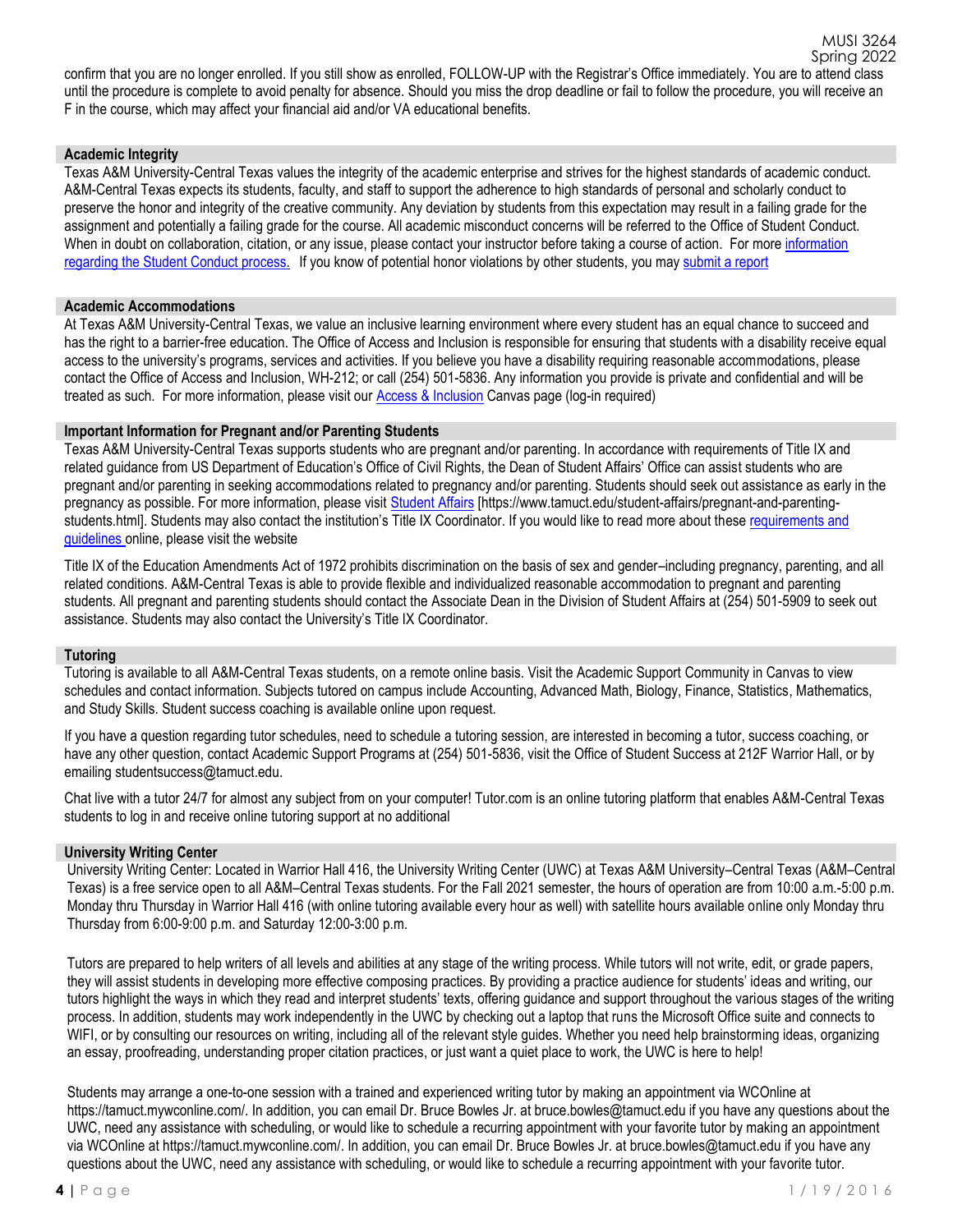### **University Library**

The University Library provides many services in support of research across campus and at a distance. We offer over 200 electronic databases containing approximately 400,000 eBooks and 82,000 journals, in addition to the 96,000 items in our print collection, which can be mailed to students who live more than 50 miles from campus. Research guides for each subject taught at A&M-Central Texas are available through our website to help students navigate these resources. On campus, the library offers technology including cameras, laptops, microphones, webcams, and digital sound recorders.

Research assistance from a librarian is also available 24 hours a day through our online chat service, and at the reference desk when the library is open. Research sessions can be scheduled for more comprehensive assistance, and may take place virtually through WebEx, Microsoft Teams or in-person at the library. Assistance may cover many topics, including how to find articles in peer-reviewed journals, how to cite resources, and how to piece together research for written assignments.

Our 27,000-square-foot facility on the A&M-Central Texas main campus includes student lounges, private study rooms, group work spaces, computer labs, family areas suitable for all ages, and many other features. Services such as interlibrary loan, TexShare, binding, and laminating are available. The library frequently offers workshops, tours, readings, and other events. For more information, please visit our Library [website](https://nam04.safelinks.protection.outlook.com/?url=https%3A%2F%2Ftamuct.libguides.com%2Findex&data=04%7C01%7Clisa.bunkowski%40tamuct.edu%7C7d8489e8839a4915335f08d916f067f2%7C9eed4e3000f744849ff193ad8005acec%7C0%7C0%7C637566044056484222%7CUnknown%7CTWFpbGZsb3d8eyJWIjoiMC4wLjAwMDAiLCJQIjoiV2luMzIiLCJBTiI6Ik1haWwiLCJXVCI6Mn0%3D%7C1000&sdata=2R755V6rcIyedGrd4Os5rkgn1PvhHKU3kUV1vBKiHFo%3D&reserved=0)

### **WARRIOR SHIELD**

### **Emergency Warning System for Texas A&M University-Central Texas**

Warrior Shield is an emergency notification service that gives Texas A&M University-Central Texas the ability to communicate health and safety emergency information quickly via email, text message, and social media. All students are automatically enrolled in Warrior Shield through their myCT email account.

Connect to Warrior Shield by [911Cellular](https://portal.publicsafetycloud.net/Texas-AM-Central/alert-management) [https://portal.publicsafetycloud.net/Account/Login] to change where you receive your alerts or to opt out. By staying enrolled in Warrior Shield, university officials can quickly pass on safety-related information, regardless of your location.

### **Covid-19 Safety Measures**

For the most recent campus information regarding COVID-19 see the Texas A&M University-Central Texas [Fall 2021 Return to Campus Plan](https://nam04.safelinks.protection.outlook.com/?url=https%3A%2F%2Fwww.tamuct.edu%2Fcovid19%2F&data=04%7C01%7Cbenirom%40tamuct.edu%7C190f6d595ee243f993e508d9627f5c64%7C9eed4e3000f744849ff193ad8005acec%7C0%7C0%7C637649121411373291%7CUnknown%7CTWFpbGZsb3d8eyJWIjoiMC4wLjAwMDAiLCJQIjoiV2luMzIiLCJBTiI6Ik1haWwiLCJXVCI6Mn0%3D%7C1000&sdata=UFjem%2FDdpxYSf4jxWLZ32hrILD%2FPJdjFjRNRWXSdX0s%3D&reserved=0)

### **Sexual Violence at A&M-Central Texas**

Sexual violence is a serious safety, social justice, and public health issue. The university offers support for anyone struggling with these issues. University faculty are mandated reporters, so if someone discloses that they were sexually assaulted (or a victim of Domestic/Dating Violence or Stalking) while a student at TAMUCT, faculty members are required to inform the Title IX Office. If you want to discuss any of these issues confidentially, you can do so through Student Counseling (254-501-5955) located on the second floor of Warrior Hall (207L).

Sexual violence can occur on our campus because predators often feel emboldened, and victims often feel silenced or shamed. It is incumbent on ALL of us to find ways to actively create environments that tell predators we don't agree with their behaviors and tell survivors we will support them. Your actions matter. Don't be a bystander; be an agent of change. For additional information on campus policy and resources visit the Title IX [webpage](https://www.tamuct.edu/departments/compliance/titleix.php)

### **Copyright Notice**

Students should assume that all course material is copyrighted by the respective author(s). Reproduction of course material is prohibited without consent by the author and/or course instructor. Violation of copyright is against the law and Texas A&M University-Central Texas' Code of Academic Honesty. All alleged violations will be reported to the Office of Student Conduct.

### **THIS SYLLABUS IS SUBJECT TO CHANGE**

Copyright. 2022 by Dr. Benjamin Irom at Texas A&M University-Central Texas, College of Arts and Sciences; 1001 Leadership Place, Killeen, TX 76549; 254-298-8554; Fax 254-298-8549; benirom@tamuct.edu